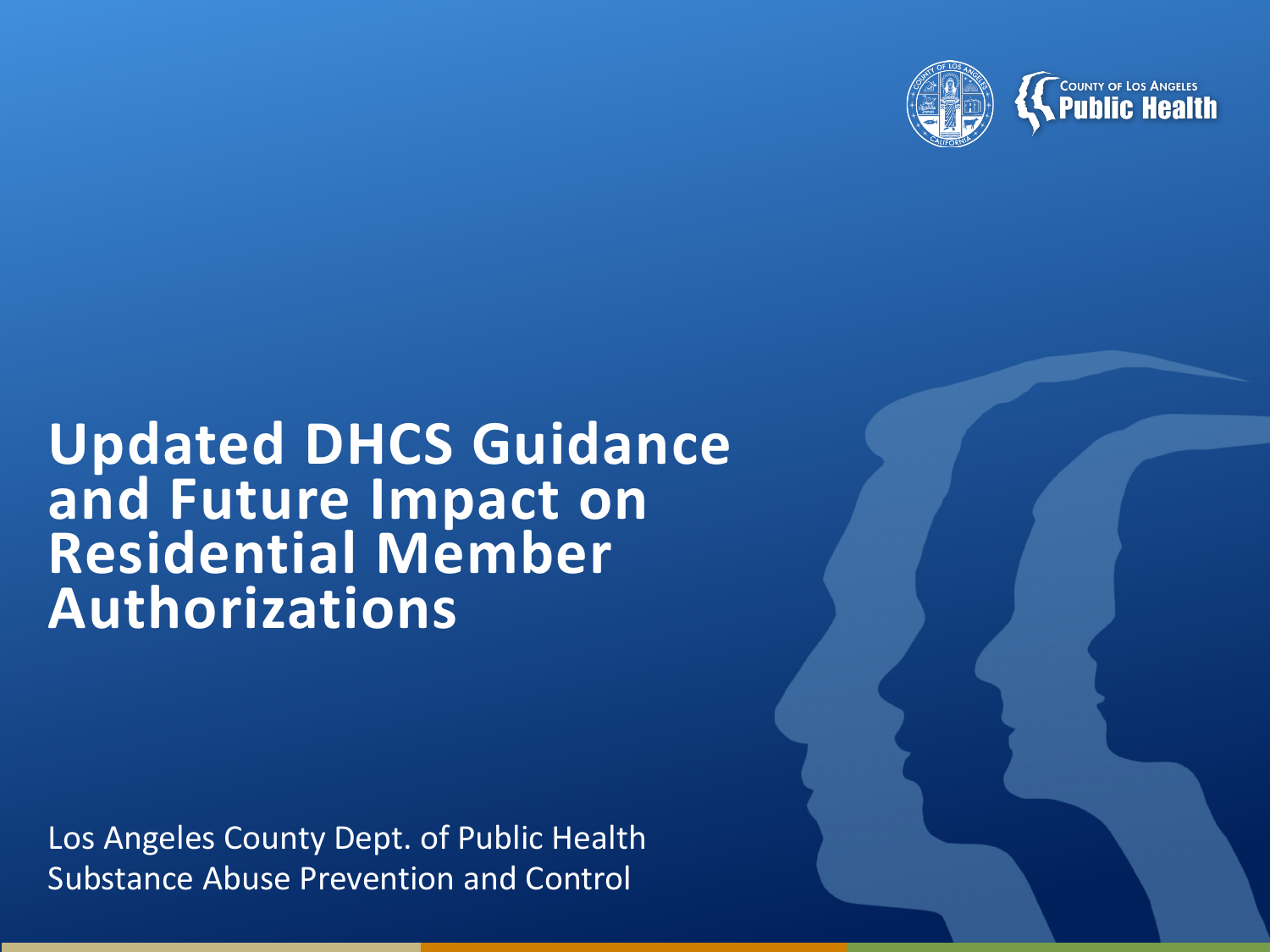

#### **Review of DHCS Updates**

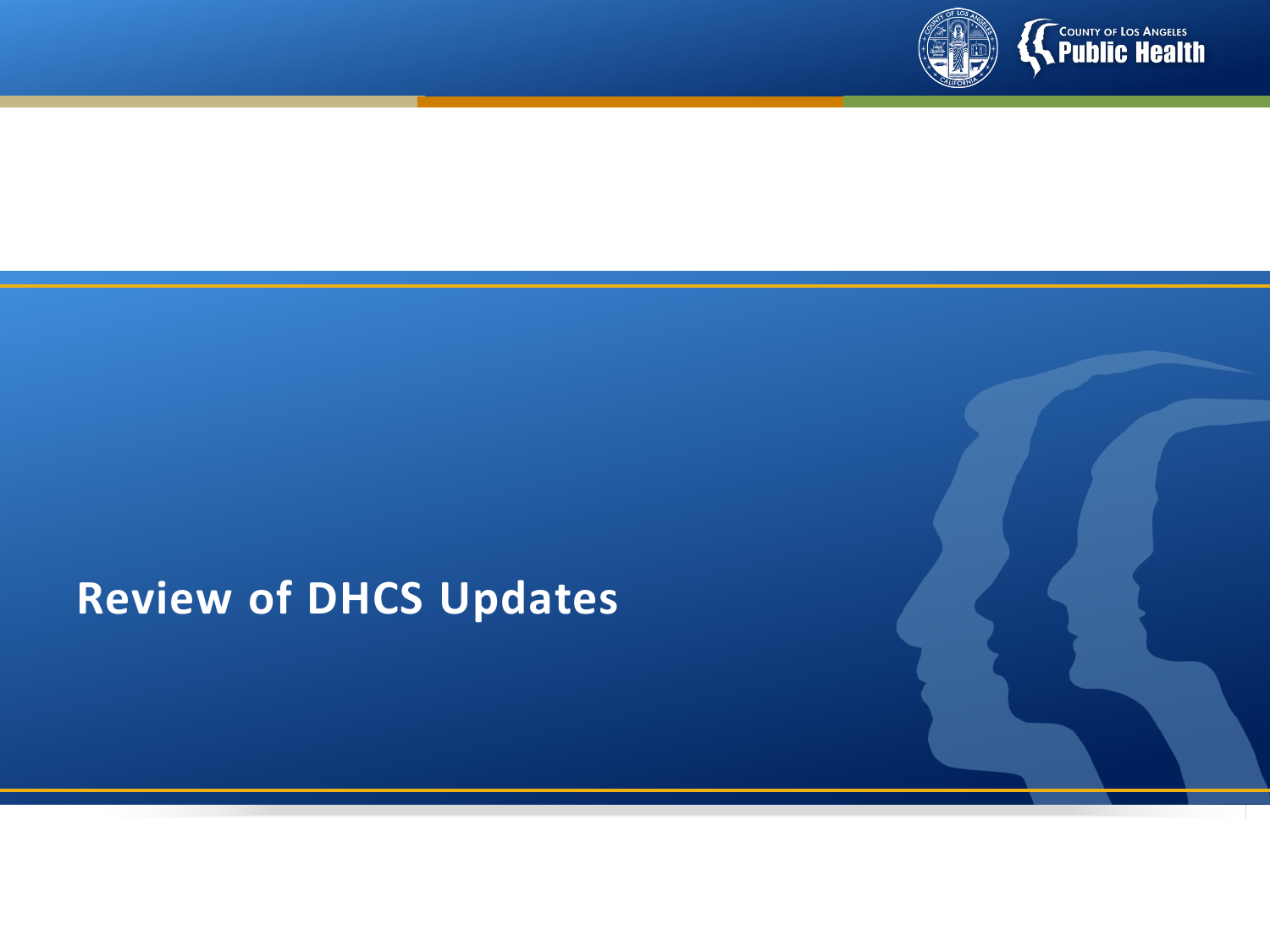

## **DMC-ODS Waiver Extension is HERE**



- **LA County launched DMC-ODS in July 2017, with an initial end date of December 2020**
- **Currently, there is an additional year extension that began on January 1, 2021**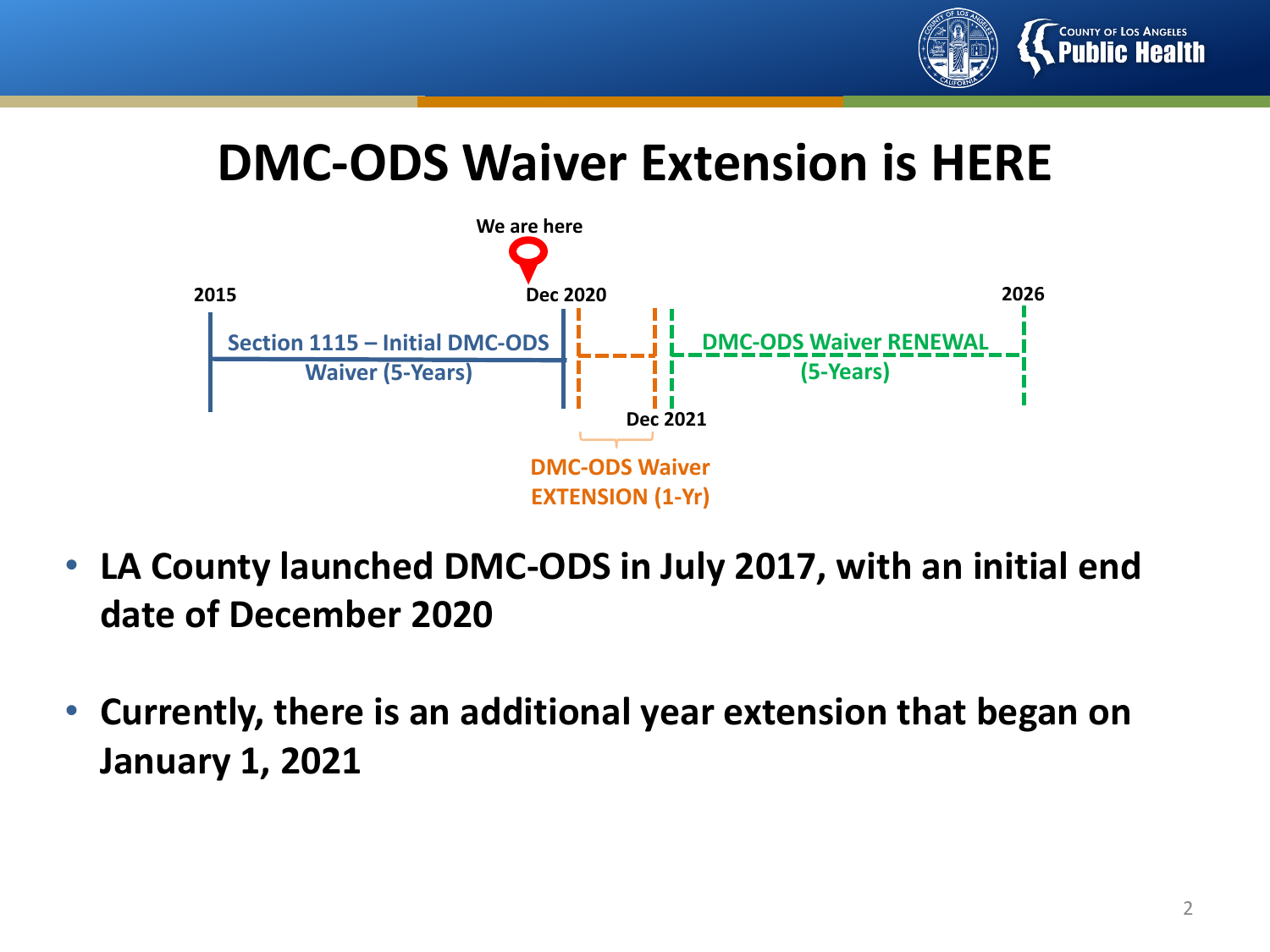

## **As Part of the Waiver Extension…**

# – **Residential Changes**

- Modification to the Special Terms and Conditions (STCs) to suspend the limitation on 2 noncontinuous 90-day residential episodes that are DMC reimbursable along with the 30-day (for adolescents) and 90-day (for adults) maximums for a single residential stay
- Set the goal for a 30-day statewide average length of stay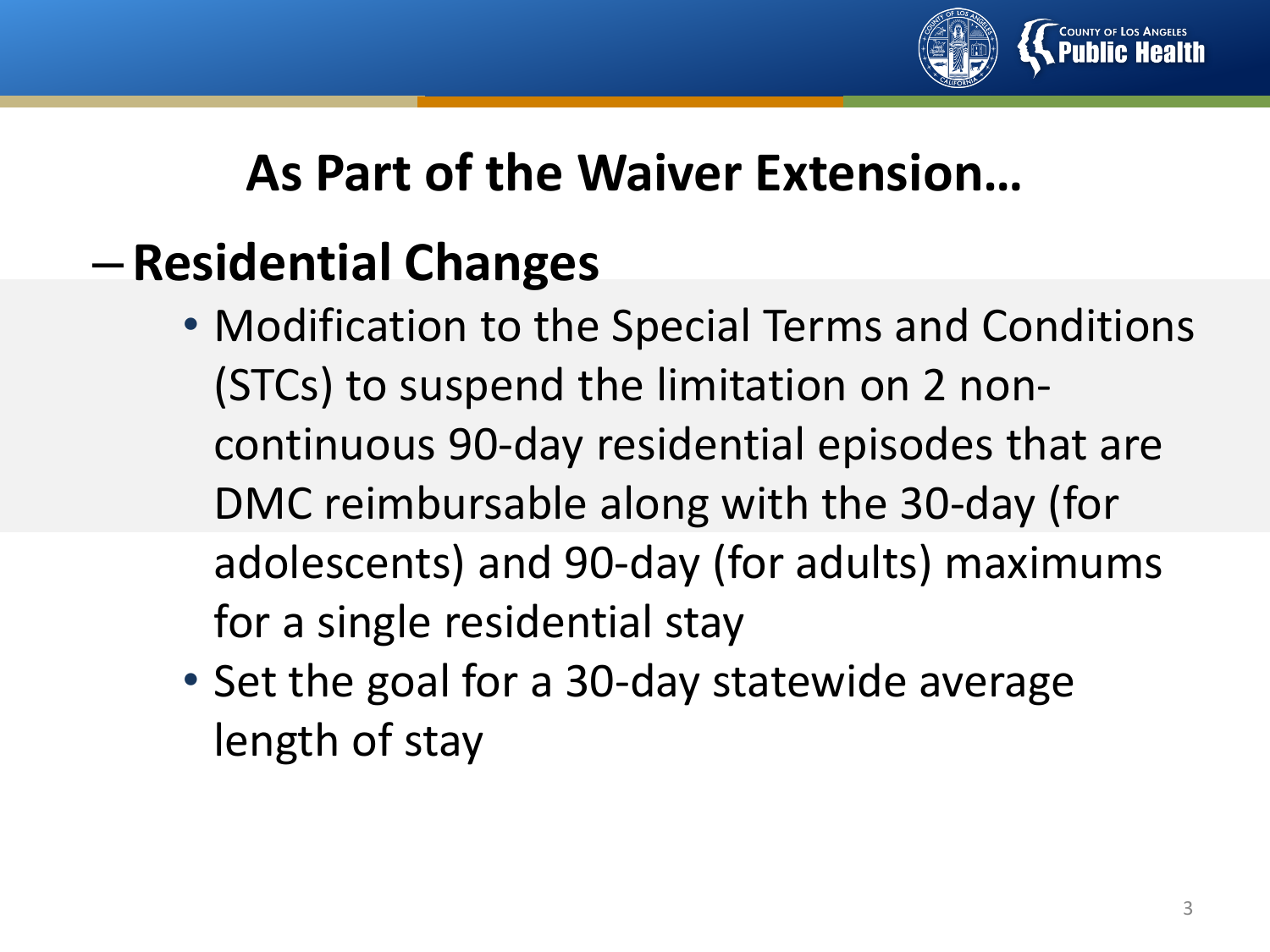

- Average residential length of stay (LOS) for adults and youth
	- Total (both youth and adult): 50 days
	- Youth (12-20): 41 days
	- Adult (21+): 50 days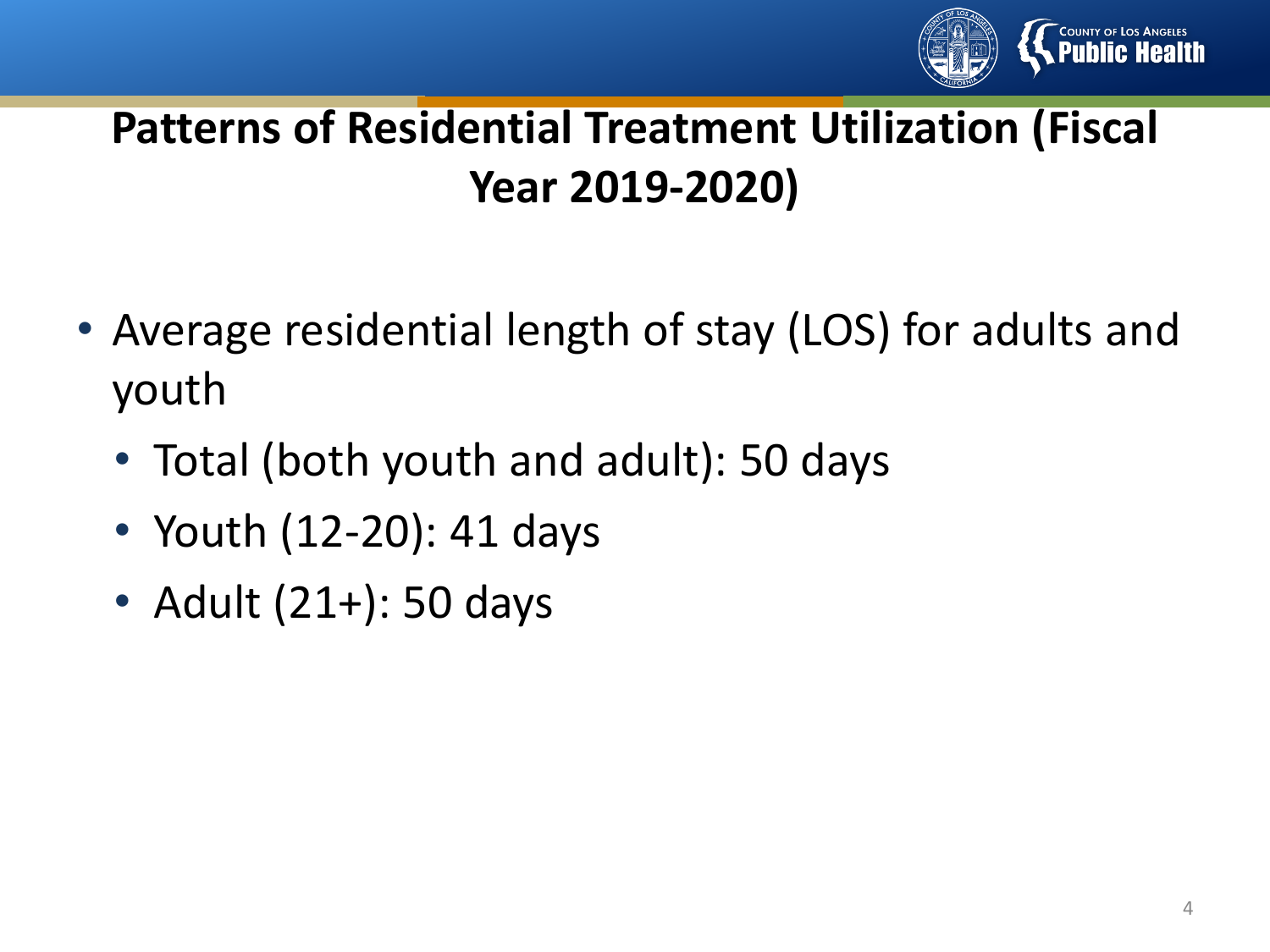

- When removing outliers (i.e. patients who have residential stays < 1 week):
- Total (both youth and adult): 55 days
	- Youth (12-20): 47 days
	- Adult (21+): 55 days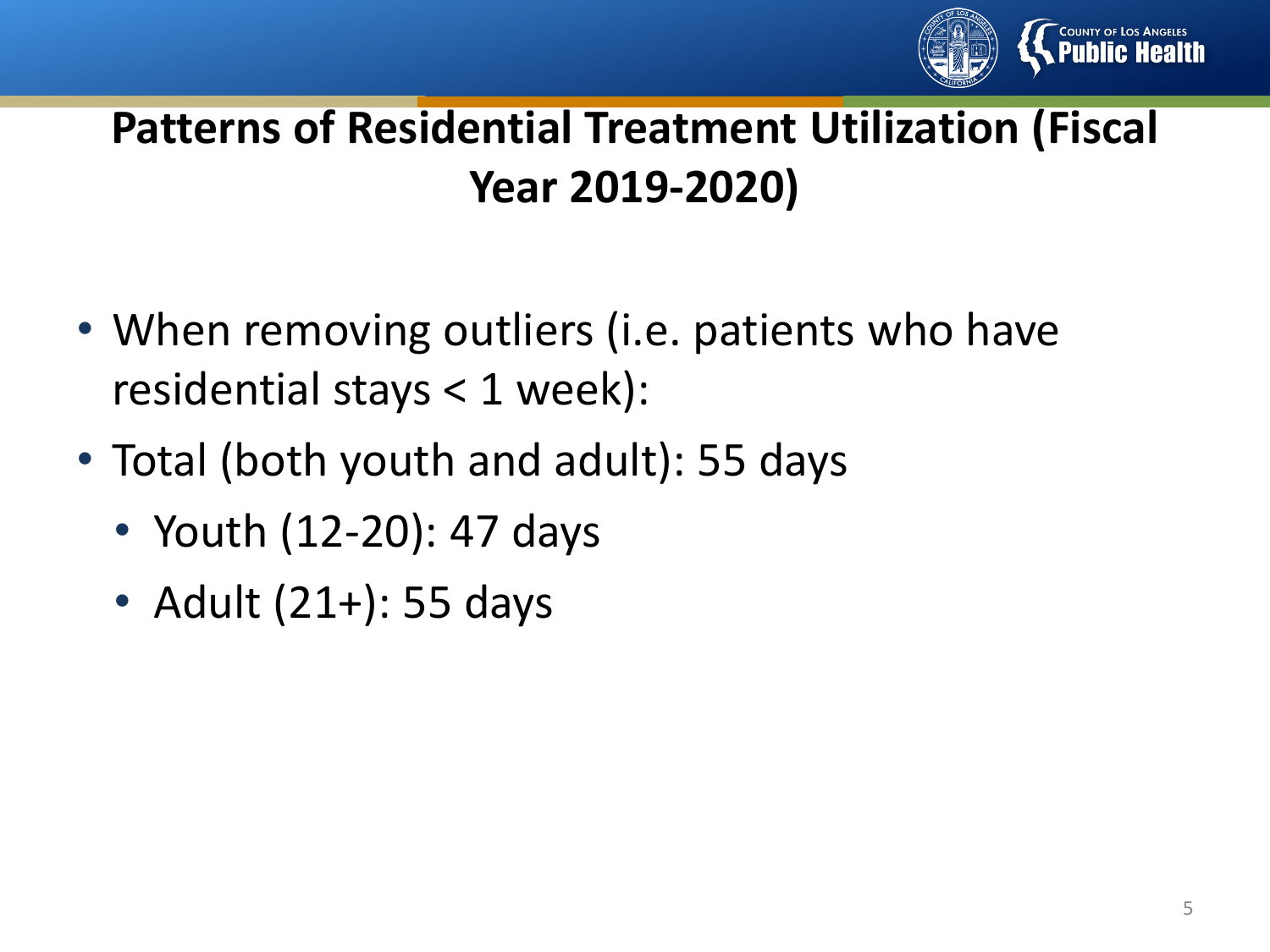

- Differences Between Residential Levels of Care
- Residential 3.1 all admissions:
	- Total (both youth and adult): 49 days (54 days)\*
		- Youth (12-20): 45 days (52 days)
		- Adult (21+): 50 days (55 days)
- Residential 3.3 all admissions:
	- Total (both youth and adult): 46 days (52 days)
		- Youth (12-20): 23 days (23 days)
		- Adult (21+): 47 days (53 days)

\* Numbers in parentheses reflect averages after excluding residential stays <= 7 days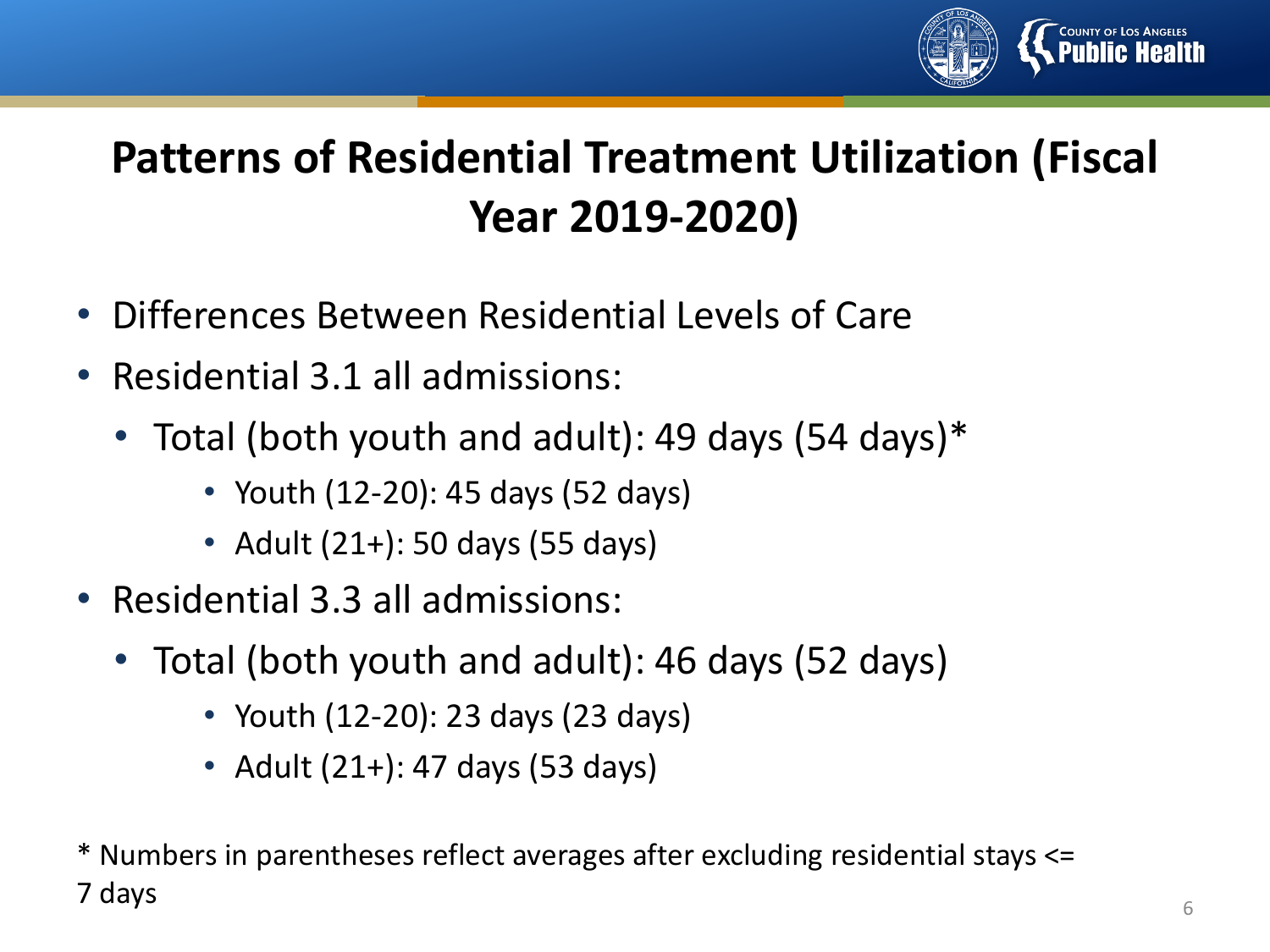

- Differences Between Residential Levels of Care
- Residential 3.5 all admissions (& >=7):
	- Total (both youth and adult): 47 days (52 days)
		- Youth (12-20): 38 days (42 days)
		- Adult (21+): 47 days (53 days)
- Overall, 3.3 and 3.5 have shorter length of stay durations (especially for youth populations)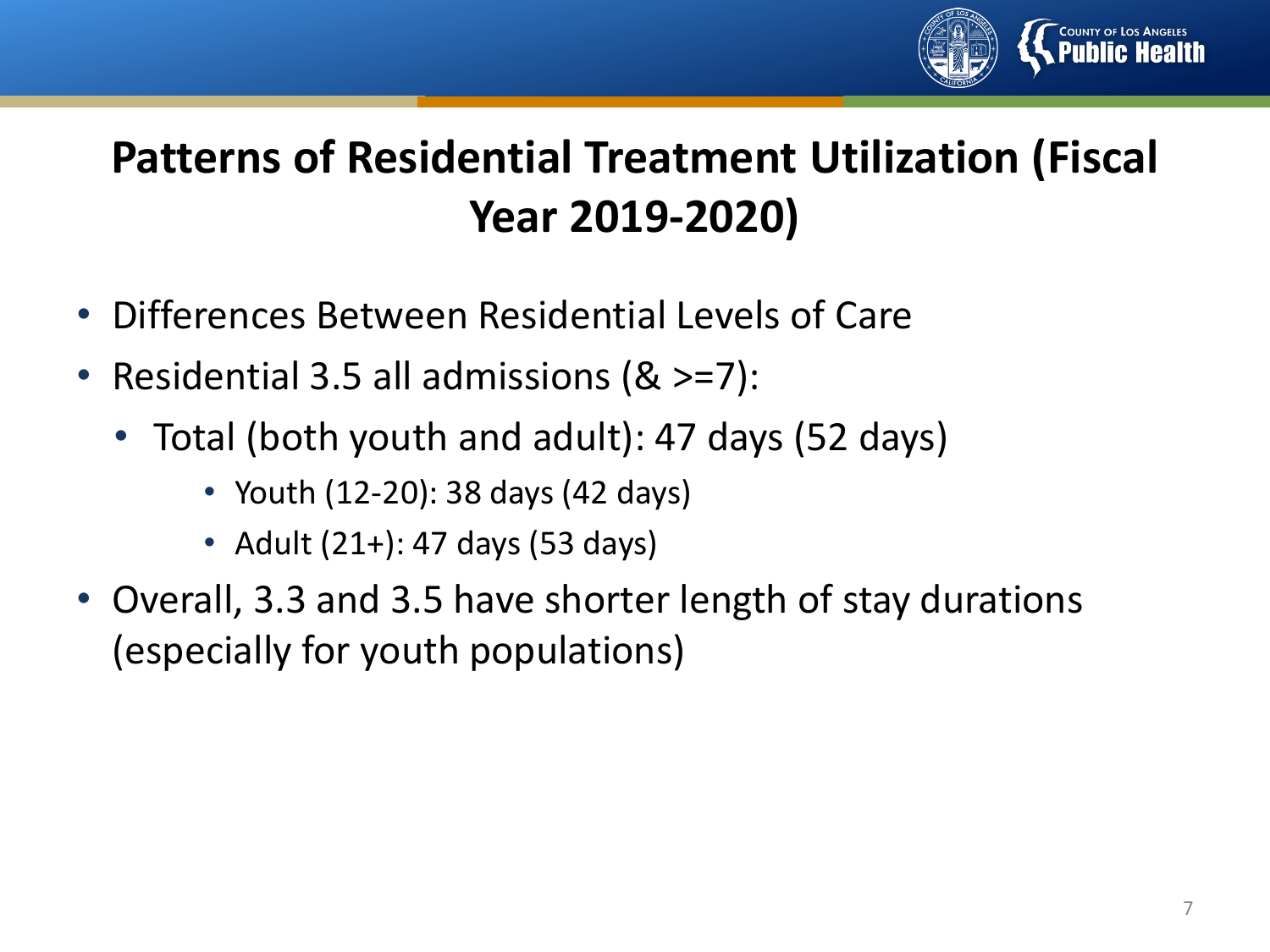

# **How would this impact residential providers?**

# – **Shift in Length of Initial Residential Admissions**

- Currently, initial adult residential admissions have a maximum duration of 60-days
- To support the 30-day statewide average goal, the maximum duration for initial adult residential admissions would decrease to 30-days
- No proposed changes for adolescent initial residential admissions (already at 30-day initial maximum)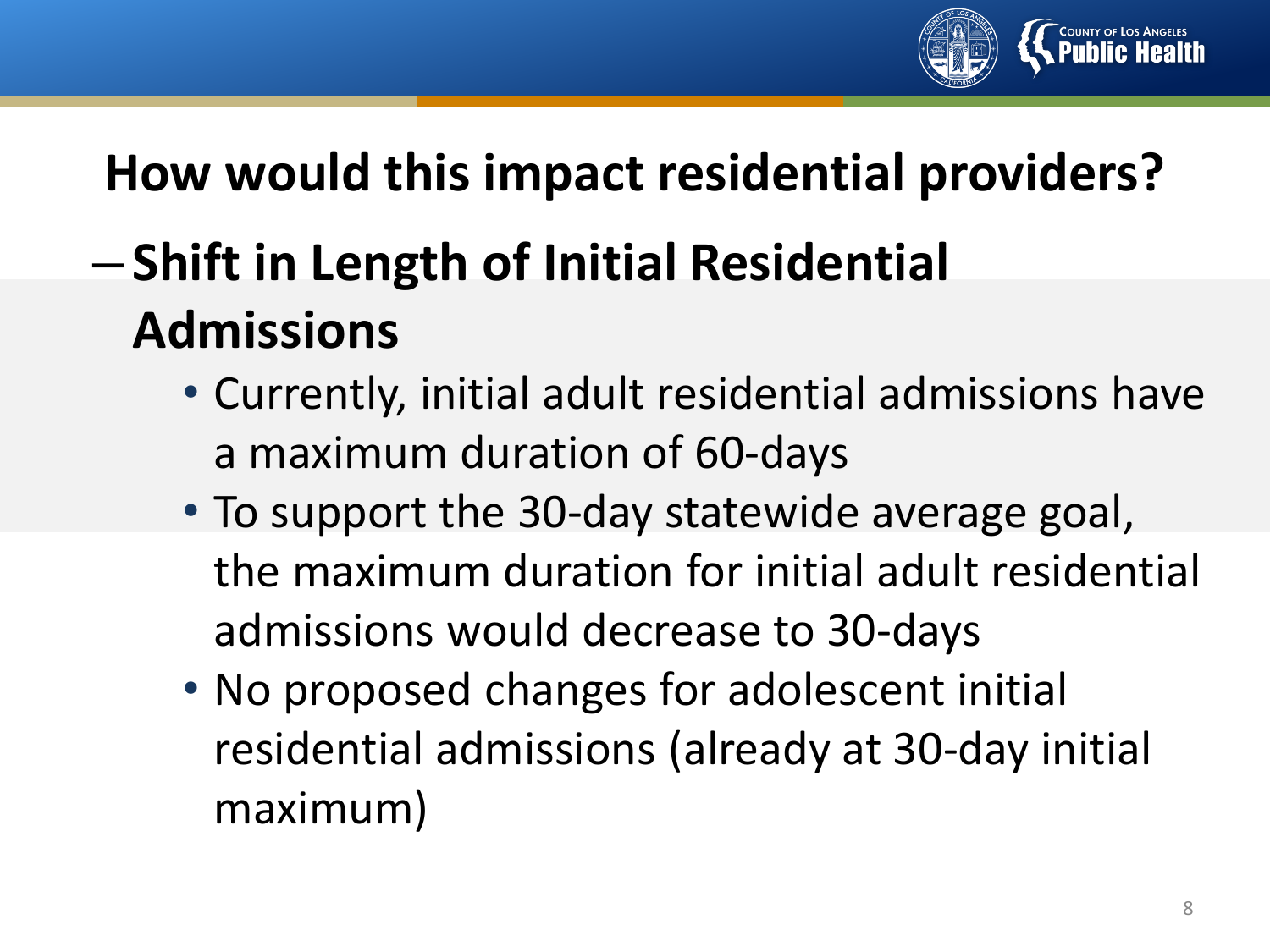

# **How would this impact residential providers?**

- **What about continuing residential service requests?**
	- Providers could submit reauthorization requests if additional treatment time is needed within a residential setting due to ongoing clinical need
	- However, providers should continue to evaluate if SUD treatment needs can be met at a lower LOC before extending residential treatment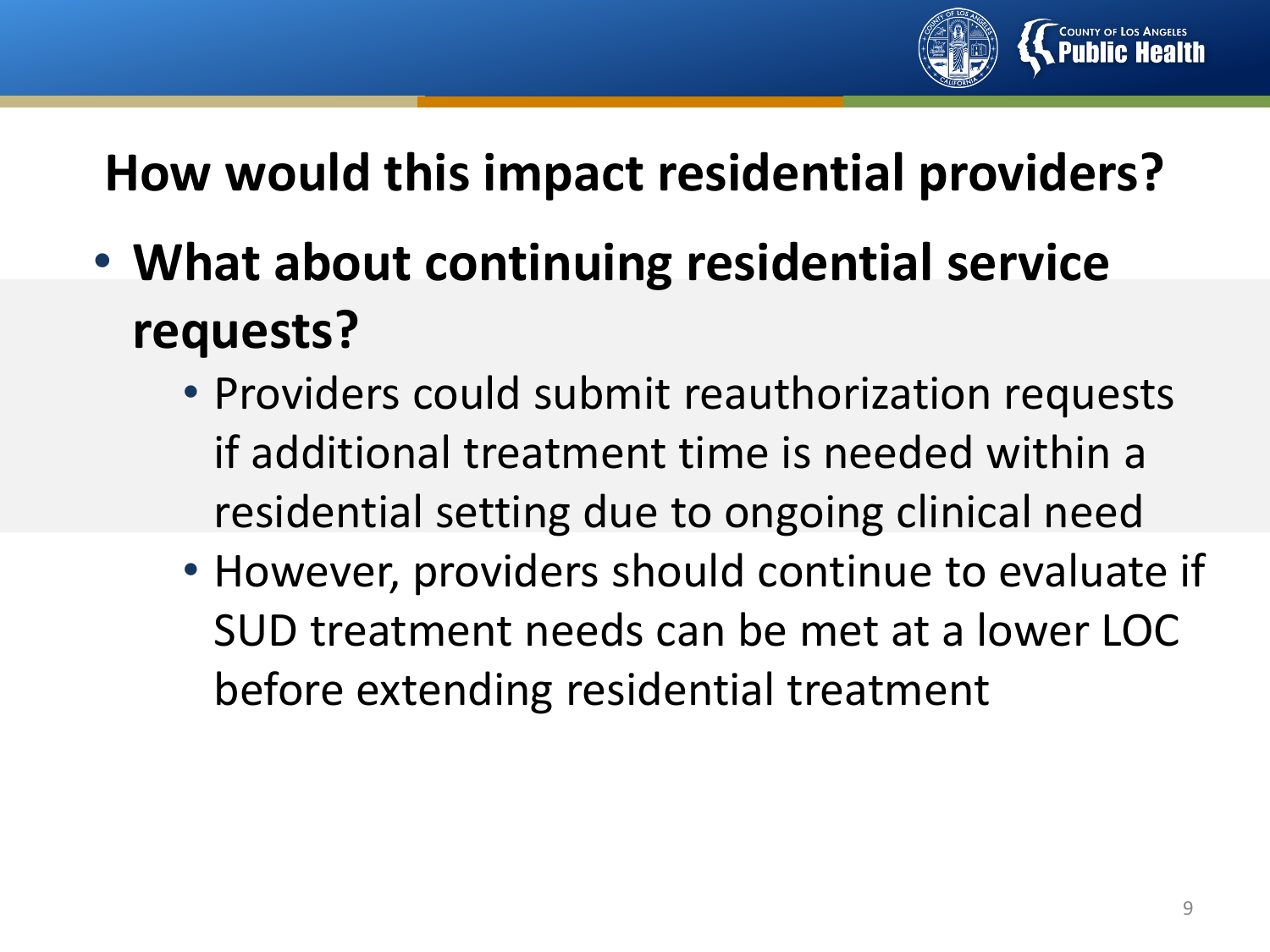

# **When would this go into effect?**

- Beginning in January 2021, SAPC is working with the PAC to obtain provider input on how to meet this state LOS average
- There is no current start date for this proposed change.
- However, we will update providers when this would go into effect in the context of our ongoing work with the PAC.